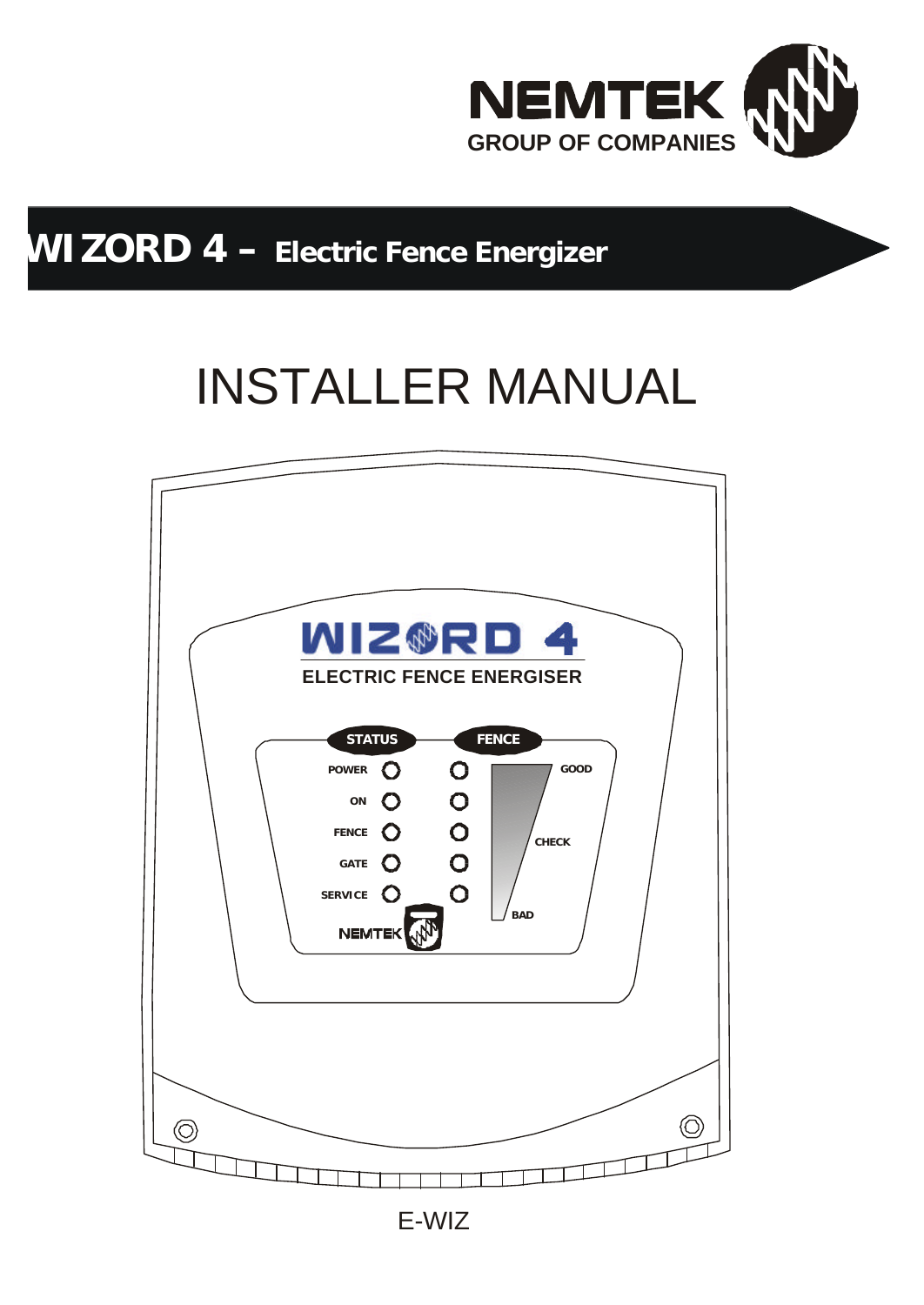| 3              |
|----------------|
| 3              |
| $\overline{4}$ |
| 5              |
| 6              |
|                |
| 8              |
| $9 - 11$       |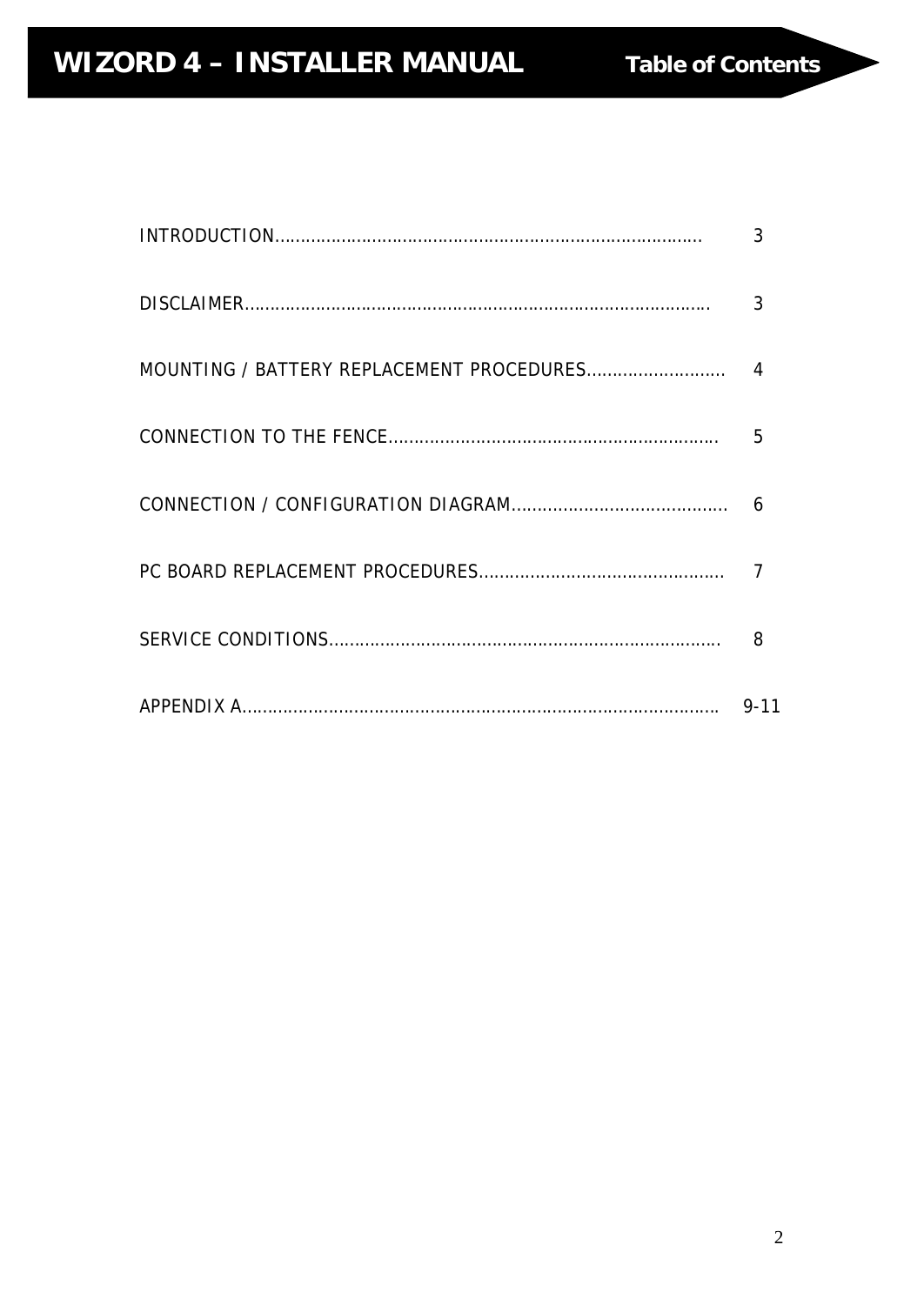# **I N T R O D U C T I O N**

The WIZORD 4 is a battery (12V 7AH nominal) operated energizer suitable for connection to mains (230V 50Hz nominal).

The batteries to be used are rechargeable lead-acid batteries. Nonrechargeable batteries must NOT be used. The lead-acid batteries require venting and it is imperative that the energizer be situated in a well-ventilated area.

# **D I S C L A I M E R**

NEMTEK Holdings (Pty) Ltd or any of its subsidiary companies does not guarantee that the operation of the product will be uninterrupted or totally error free.

Energizer specifications may be altered without prior notification.

The installer is referred to the definitions and general requirements in Appendix A.

The installer must take into consideration the applicable municipal laws concerning the installation of electric fences. General guidelines are available, or refer to the website: http://www.nemtek.com. International standards can be viewed at http://www.iec.ch and South African standards on http://www.sabs.co.za.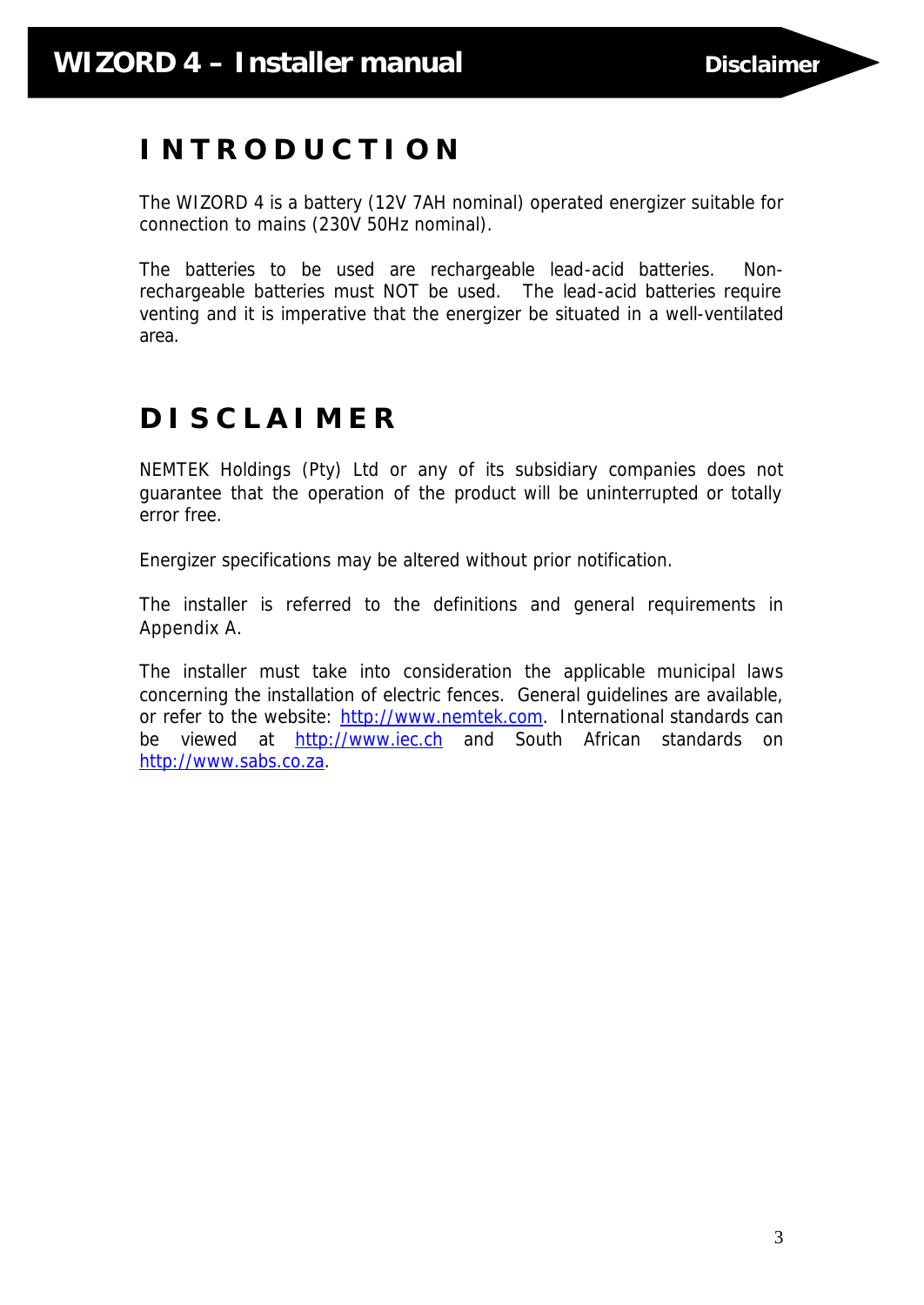\*Energizer to be mounted vertically against a flat surface, in well ventilated area. \*Avoid prolonged exposure to direct sunlight

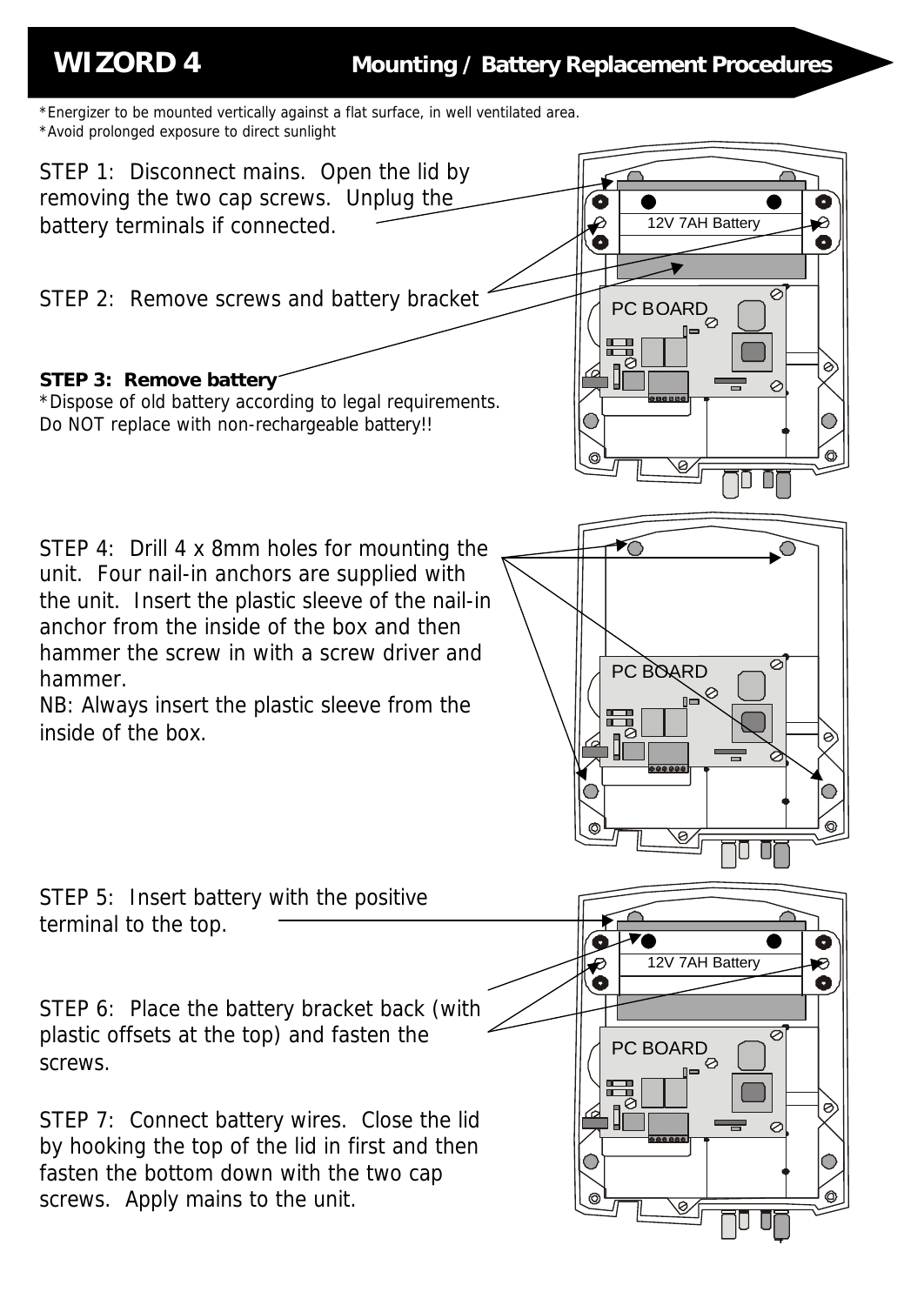## **OPTION 1: NO EARTH LOOP MONITORING**

Bridge the earth OUT to earth RETURN. The unit will now function as per the old version WIZORD.



**OPTION 2: EARTH LOOP MONITORING; GOOD SOIL EARTHING**



**OPTION 3: EARTH LOOP MONITORING; POOR SOIL EARTHING**

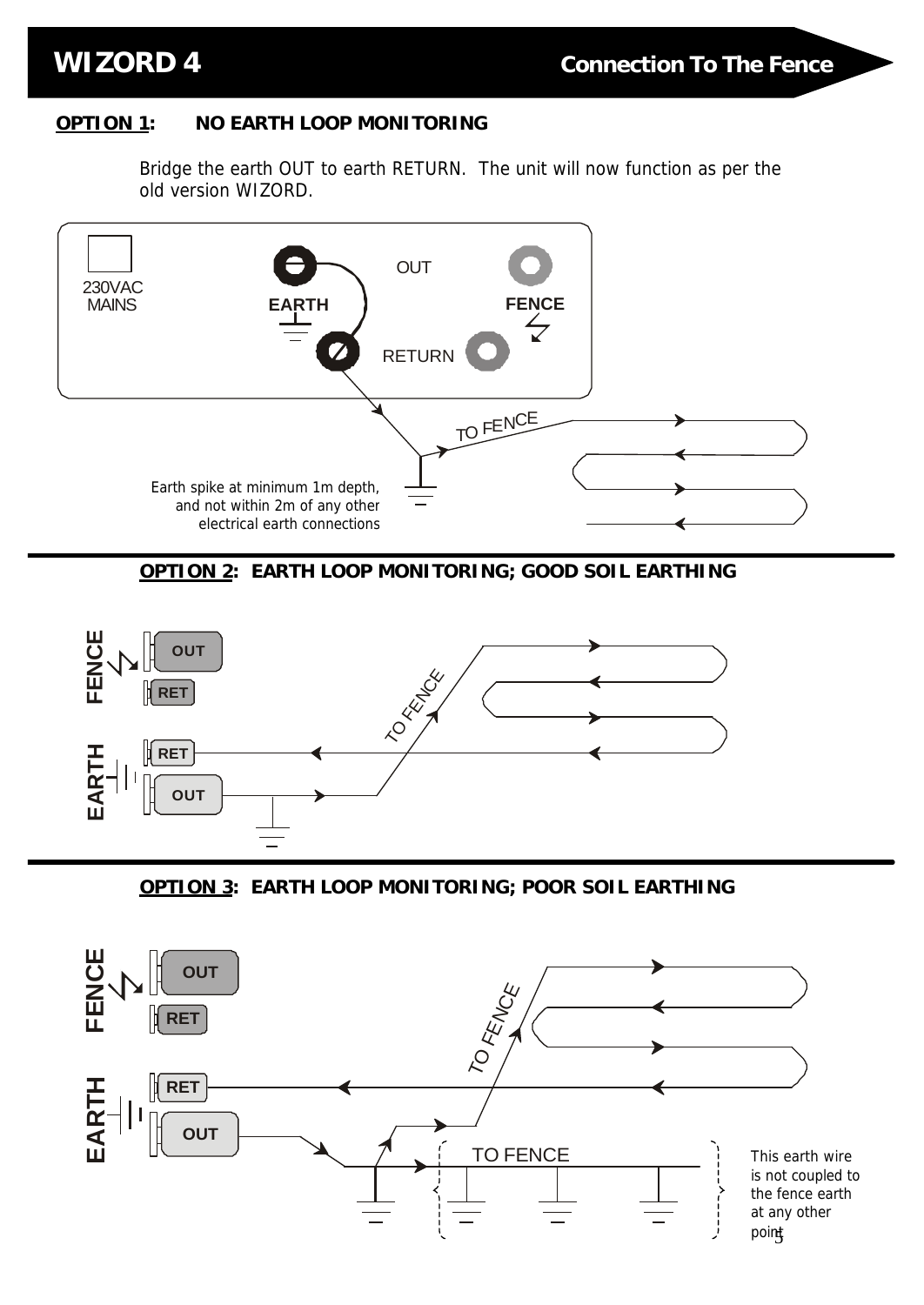

## **JUMPER OPERATION:**

| Jumper Description:                  | Inserted:                      | Removed:                   |
|--------------------------------------|--------------------------------|----------------------------|
| $\mathsf{J} \mathsf{P}^{\mathsf{T}}$ | Switch input enabled           | See next table             |
| JP <sub>2</sub>                      | Switch input delay (4 minutes) | Switch input instantaneous |

| <b>Jumper Description:</b>     | Inserted:                  | Removed:                    |
|--------------------------------|----------------------------|-----------------------------|
| $\mathsf{J} \mathsf{P}^{\tau}$ | See previous table         | Remote on/off enabled       |
| JP <sub>2</sub>                | Plastic tab switch enabled | Plastic tab switch disabled |

\* JP3 – Reserved for future use

\* JP4 – Bypass safety switch. Not to be installed during normal use.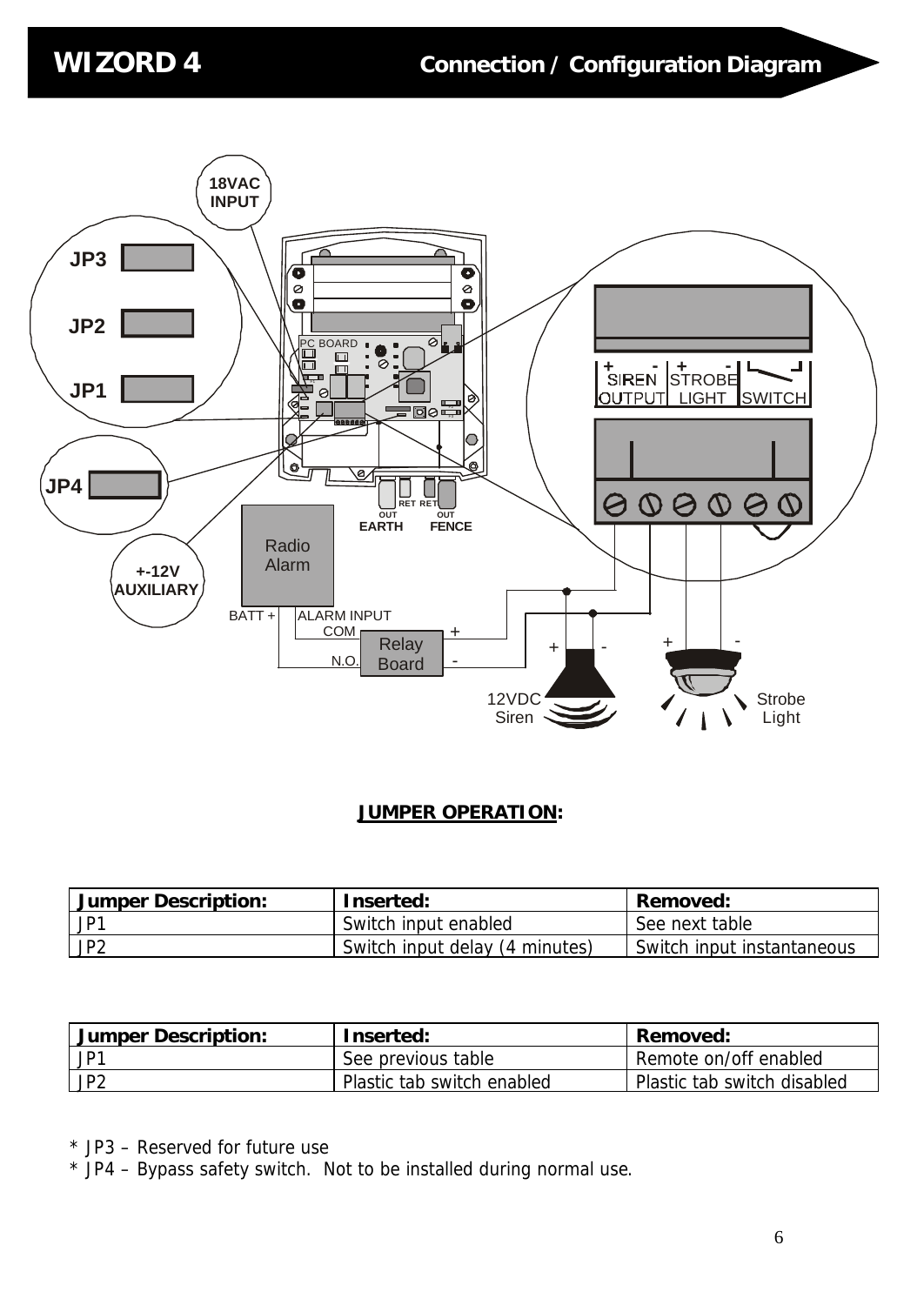12V 7AH Battery

G

 $\circledcirc$ 

**PC BOARD** 

 $\sqrt{ }$ 

 $a$ aaac

互  $\overline{11}$ 

 $\bullet$  $\varnothing$ Ô

Ø

 $\circledcirc$ 

# **REMOVAL:**

STEP 1: Disconnect mains and battery terminals if connected

STEP 2: Remove screws

STEP 3: Remove all connectors from PC Board

STEP 4: Gently pull PC Board straight up to remove (connections on the back)

# **REPLACEMENT:**

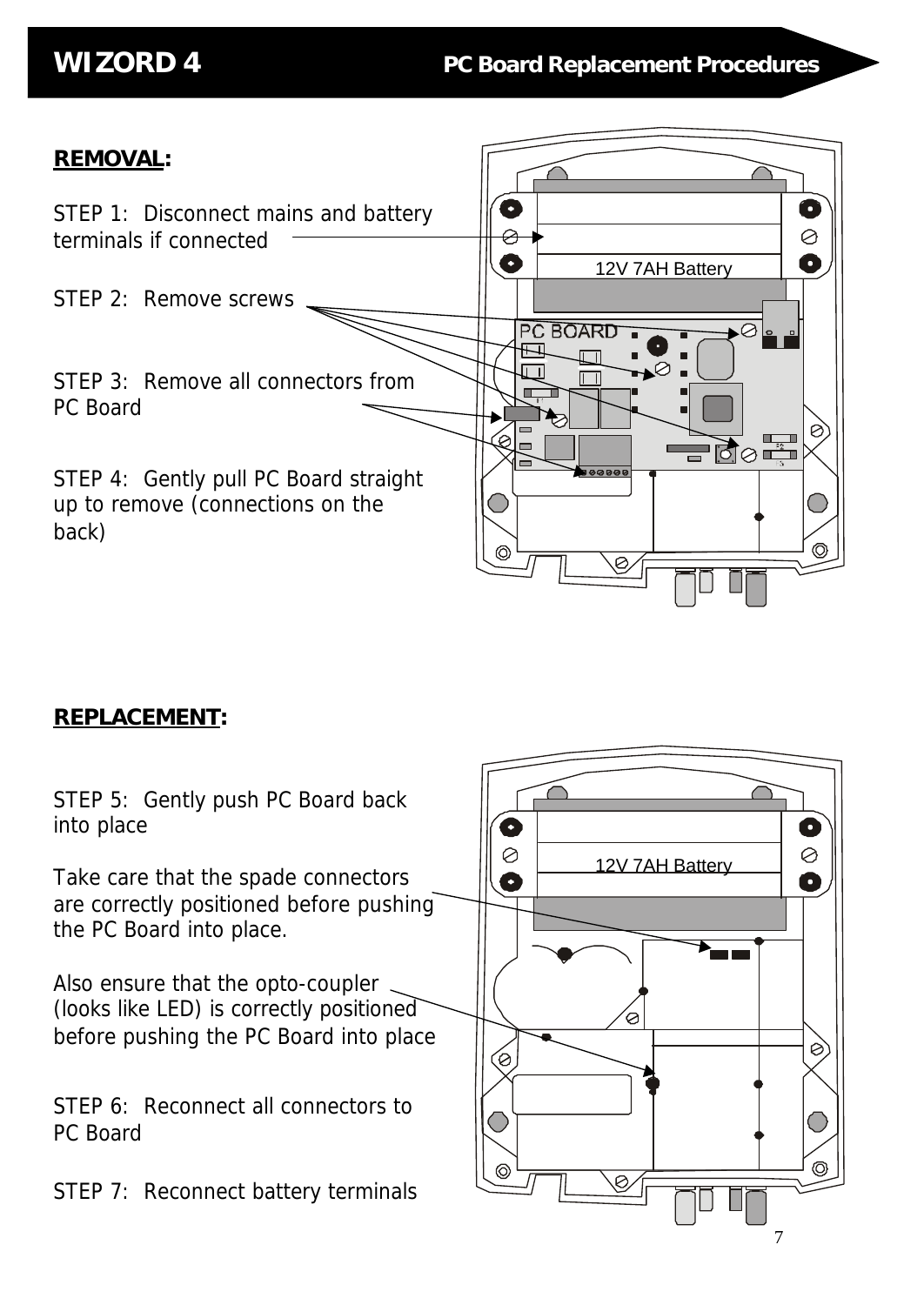# **S E R V I C E C O N D I T I O N S**

On removing the energizer lid and disconnecting JP3, one or more of the following service conditions may be displayed (Lit LED):



# **FUSE DESCRIPTION & FAULT SYMPTOMS**



### **HOW TO CHECK: (ALL FUSES ARE 2 AMPERE FAST BLOW)**

- **F1:** Energizer does not operate when mains is switched off
- **F2:** Siren or strobe light does not operate (ensure that the unit was switched off with no fault conditions)
- **F3:** Power light is not lit, even when mains is present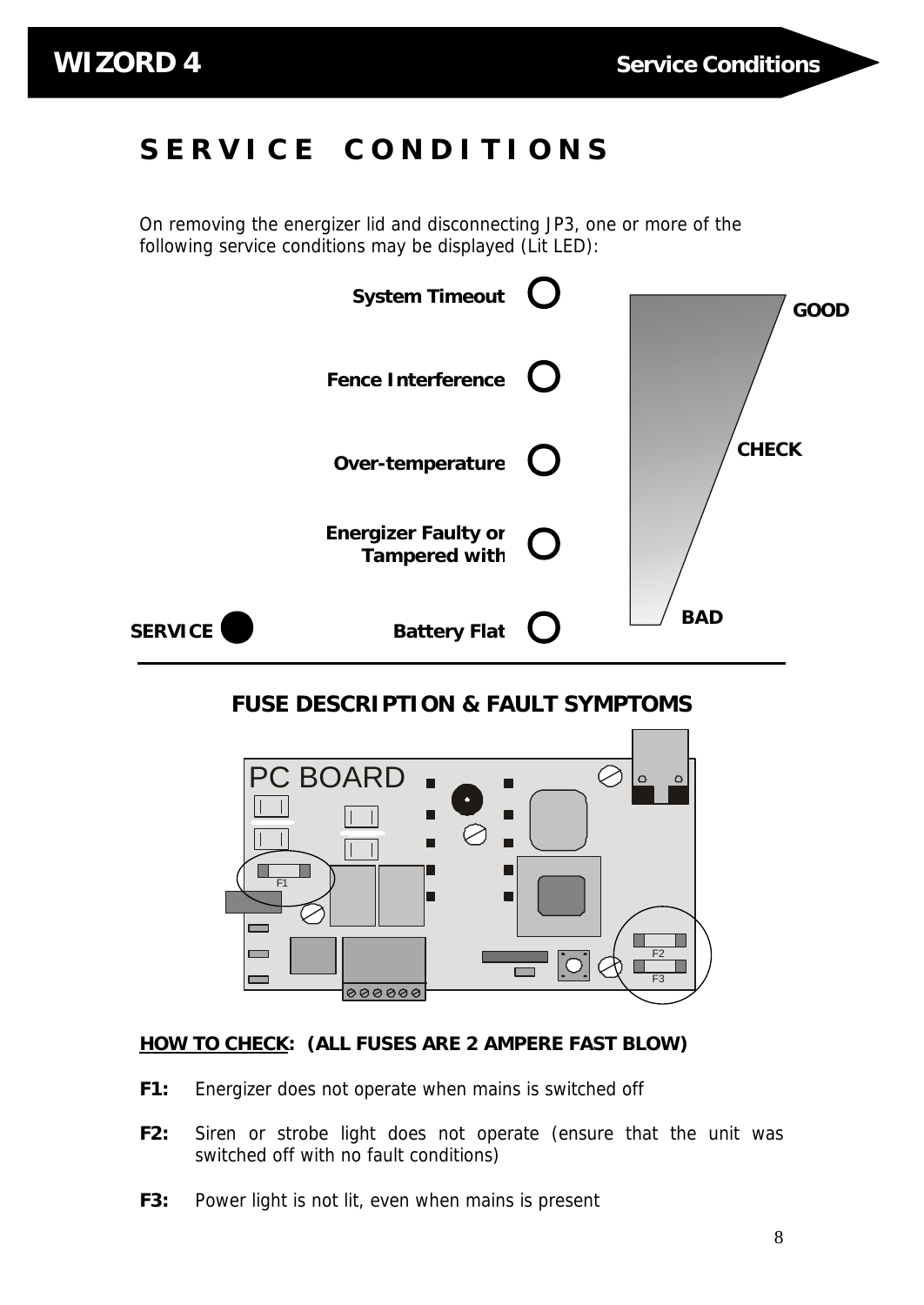### **BASIC DEFINITIONS:**

Electric Fence: a barrier which includes one or more electric conductors, insulated from earth, to which electric pulses are applied by an energiser

Connecting Lead: an electric conductor, used to connect the energiser to the electric fence or the earth electrode

Electric Security Fence: a fence used for security purposes which comprises an electric fence and a physical barrier electrically isolated from the electric fence

Public Access Area: any area where persons are protected from inadvertent contact with pulsed conductors by a physical barrier.

Pulsed Conductors: conductors which are subjected to high voltage pulses by the energiser.

Secure Area: an area where a person is not separated from pulse conductors below 1,5m by a physical barrier.

### **GENERAL REQUIREMENTS FOR ELECTRIC SECURITY FENCES:**

Electric fences shall be installed and operated so that they cause no electrical hazard to persons, animals or their surroundings.

Electric fence constructions which are likely to lead to the entanglement of animals or persons shall be avoided.

An electric fence shall not be supplied from two different energizers or from independent fence circuits of the same energiser.

For any two different electric fences, each supplied from a different energiser independently timed, the distance between the wires of the two electric fences shall be at least 2m. If this gap is to be closed, this shall be effected by means of electrically non-conductive material or an isolated metal barrier.

Barbed wire or razor wire shall not be electrified by an energiser.

Any part of an electric fence which is installed along a public road or pathway shall be identified at frequent intervals by prominently placed warning signs securely fastened to the fence posts or firmly clamped to the fence wires. The size of the warning signs shall be at least 100mm x 200mm. The background colour of both sides of the warning plate shall be yellow. The inscription on the plate shall be black . The warning sign shall typically appear as depicted in Figure x. The inscription shall be indelible, inscribed on both sides of the warning plate and have a height of at least 25 mm.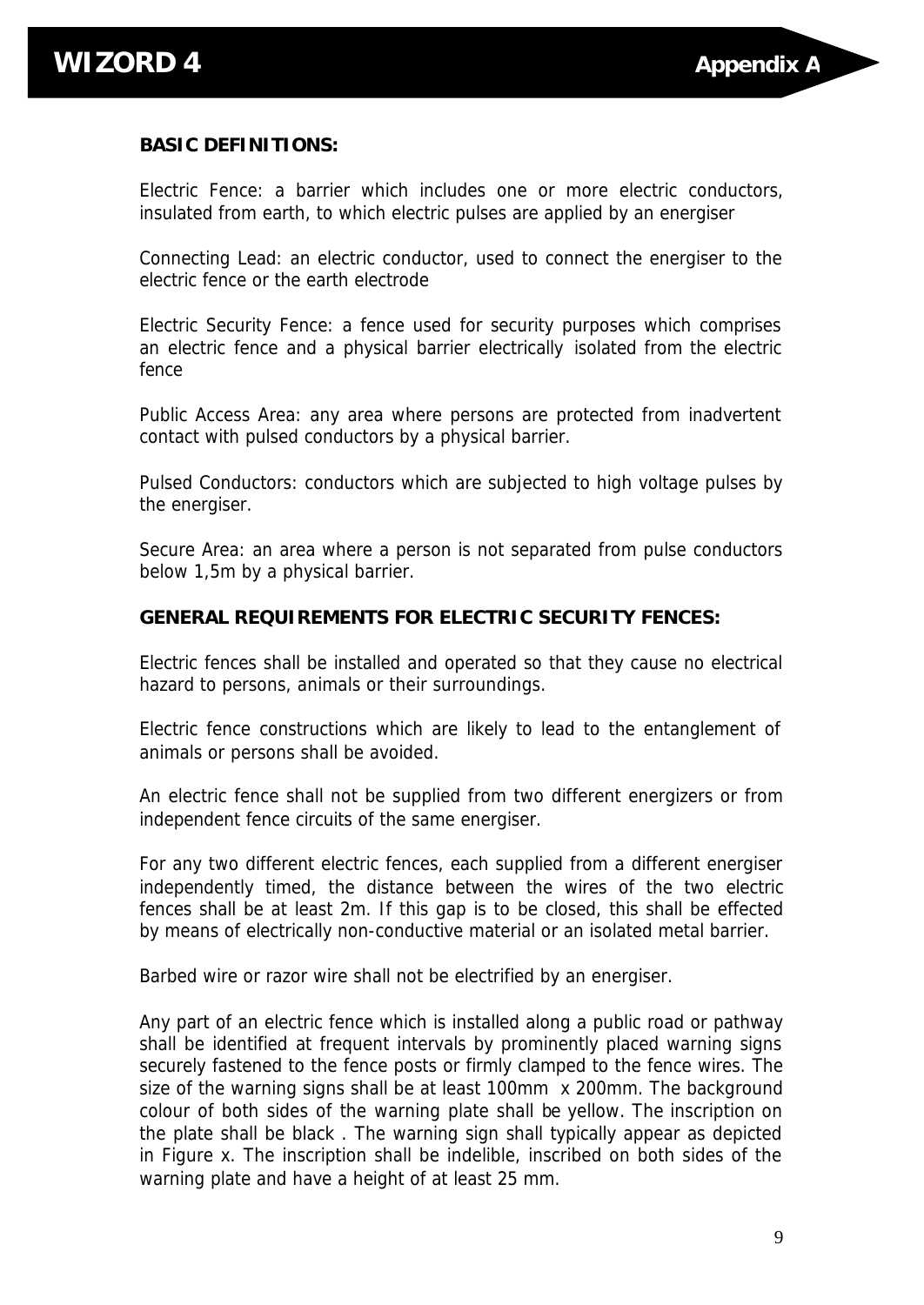

Warning signs shall be placed at

- each gate
- each access point
- intervals not exceeding 10m
- adjacent to each sign relating to chemical hazards for the information of emergency services.

Gates in electric security fences shall be capable of being opened without the person receiving an electric shock.

The energiser earth electrode shall penetrate the ground to a depth of at least 1m. The distance between any electric security fence earth electrode and other earth systems shall not be less than 2m.

Connecting leads that are run inside buildings shall be effectively insulated from the earthed structural parts of the building. This may be achieved by using insulated high voltage cable.

Connecting leads that are run underground shall be run in a conduit of insulating material or else insulated high voltage cable shall be used. Care shall be taken to avoid damage to the connecting leads due to external factors.

Connecting leads shall not be installed in the same conduit as the mains supply wiring, communication cables or data cables.

Connecting leads and electric fence wires shall not cross above overhead power or communication lines.

Mains supply wiring shall not be installed in the same conduit as signalling leads associated with the electric security fence installation.

Crossings with overhead power lines shall be avoided wherever possible. If such a crossing cannot be avoided, it shall be made underneath the power line and as nearly as possible at right angles to it.

If connecting leads and electric fence wires are installed near an overhead power line, the clearances shall not be less than those shown in Table 1.

| Power Line Voltage (V)               | Clearance(m) |
|--------------------------------------|--------------|
| Equal or less than 1 000             |              |
| $>1000$ and equal or less than 33000 |              |
| >33000                               |              |

Table 1

If connecting leads and electric fence wires are installed near an overhead power line, their height above the ground shall not exceed 3m.